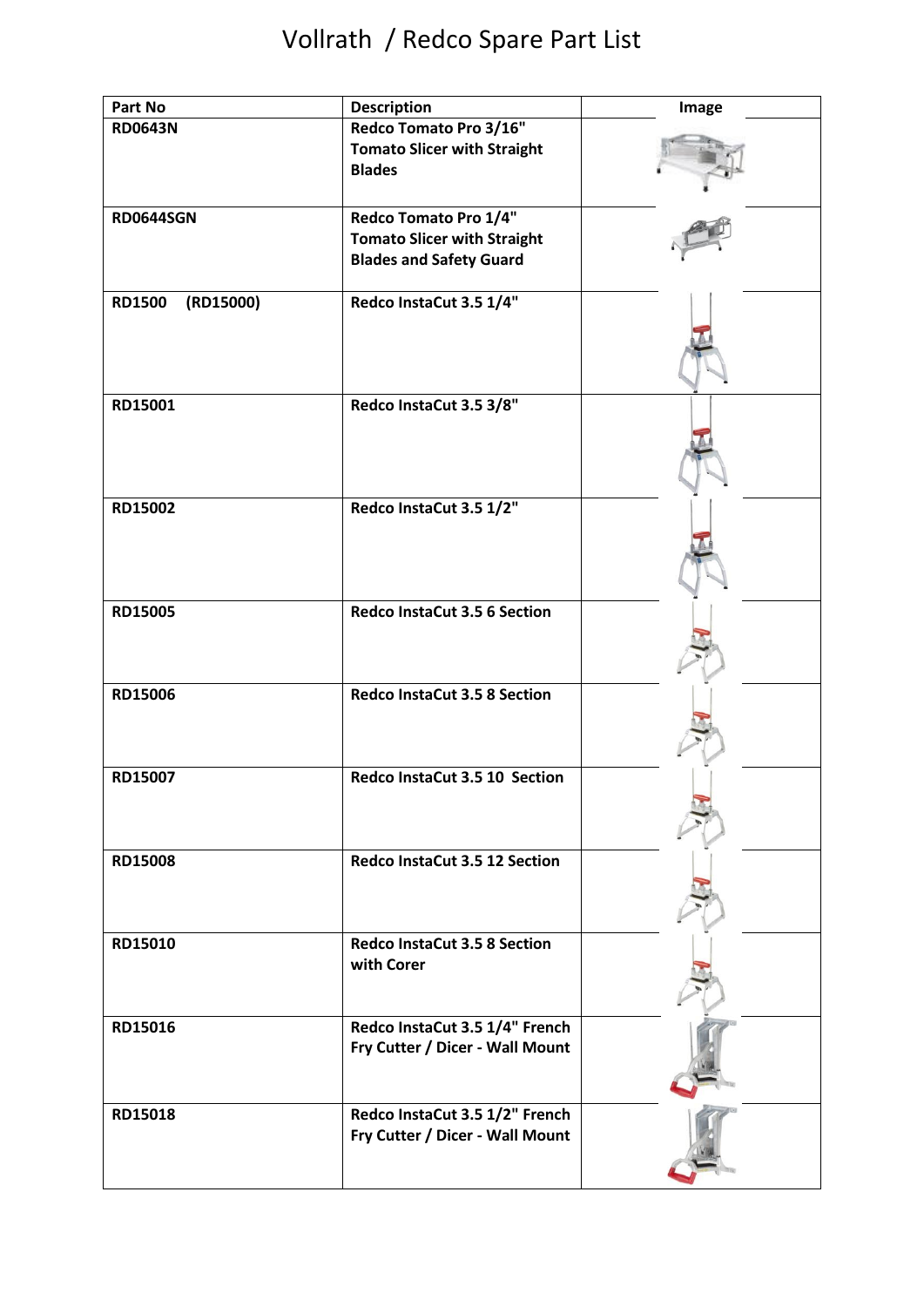| Part No | <b>Description</b>                                                | Image |
|---------|-------------------------------------------------------------------|-------|
| RD15021 | <b>Redco InstaCut 3.5 6 Section</b><br><b>Wedger - Wall Mount</b> |       |
| RD15022 | <b>Redco InstaCut 3.5 8 Section</b><br><b>Wedger - Wall Mount</b> |       |
| RD15023 | Redco InstaCut 3.5 10 Section<br><b>Wedger - Wall Mount</b>       |       |
| RD15024 | Redco InstaCut 3.5 12 Section<br><b>Wedger - Wall Mount</b>       |       |
| RD15052 | <b>Adapter Kit 6 Section</b>                                      |       |
| RD15053 | <b>Adapter Kit 8 Section</b>                                      |       |
| RD15054 | <b>Adapter Kit 10 Section</b>                                     |       |
| RD15055 | <b>Adapter Kit 12 Section</b>                                     |       |
| RD15059 | <b>Blade and Pusher set 1/4"</b><br>For Instacut 3.5              |       |
| RD15060 | 3/8" Dice Pack with T-Handle<br>for Redco InstaCut 3.5            |       |
| RD15061 | 3/8" Dice Pack with T-Handle<br>for Redco InstaCut 3.5            |       |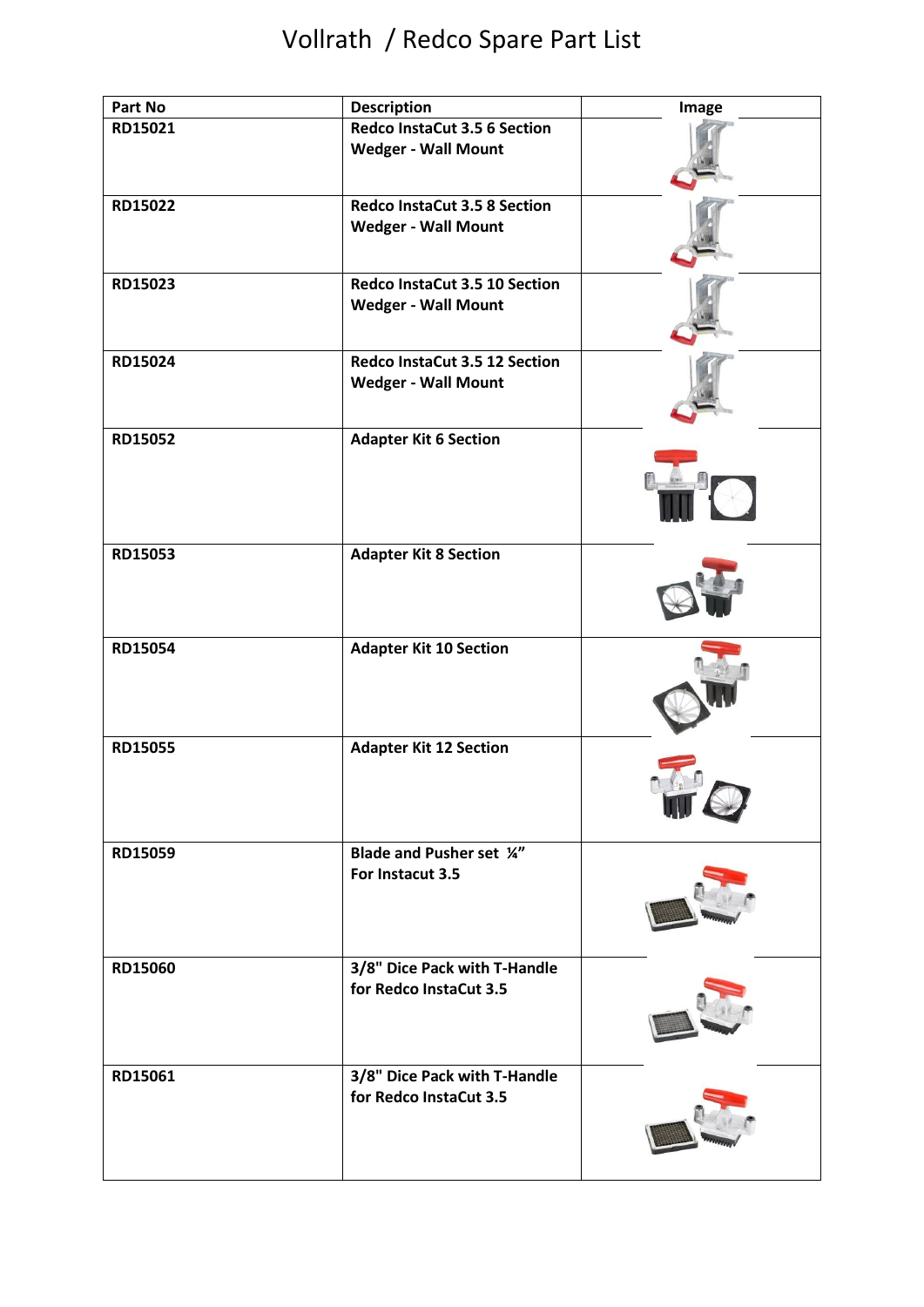| Part No | <b>Description</b>                                                                                   | Image          |
|---------|------------------------------------------------------------------------------------------------------|----------------|
| RD15062 | 1/4" Blade Assy                                                                                      |                |
| RD15063 | 3/8" Blade Assy                                                                                      |                |
| RD15064 | 1/2" Blade Assy                                                                                      |                |
| RD15065 | <b>4 Section Wedge Replacement</b><br><b>Blade Assembly</b>                                          |                |
| RD15067 | <b>6 Section Wedge Replacement</b><br><b>Blade Assembly</b>                                          |                |
| RD15067 | <b>8 Section Wedge Replacement</b><br><b>Blade Assembly</b>                                          |                |
| RD15069 | 10 Section Wedge<br><b>Replacement Blade Assembly</b>                                                |                |
| RD15070 | 12 Section Wedge<br><b>Replacement Blade Assembly</b>                                                |                |
| RD15072 | <b>Redco 8 Section Core</b><br><b>Replacement Blade Assembly</b>                                     |                |
| RD15076 | 8 Section Wedge T-Pack for<br><b>Vollrath Redco InstaCut 3.5</b><br><b>Wall Mount</b>                | 40             |
| RD15080 | <b>InstaCut 8 Section Core</b><br><b>T-Pack for Vollrath Redco</b><br><b>InstaCut 3.5 Wall Mount</b> | $\blacksquare$ |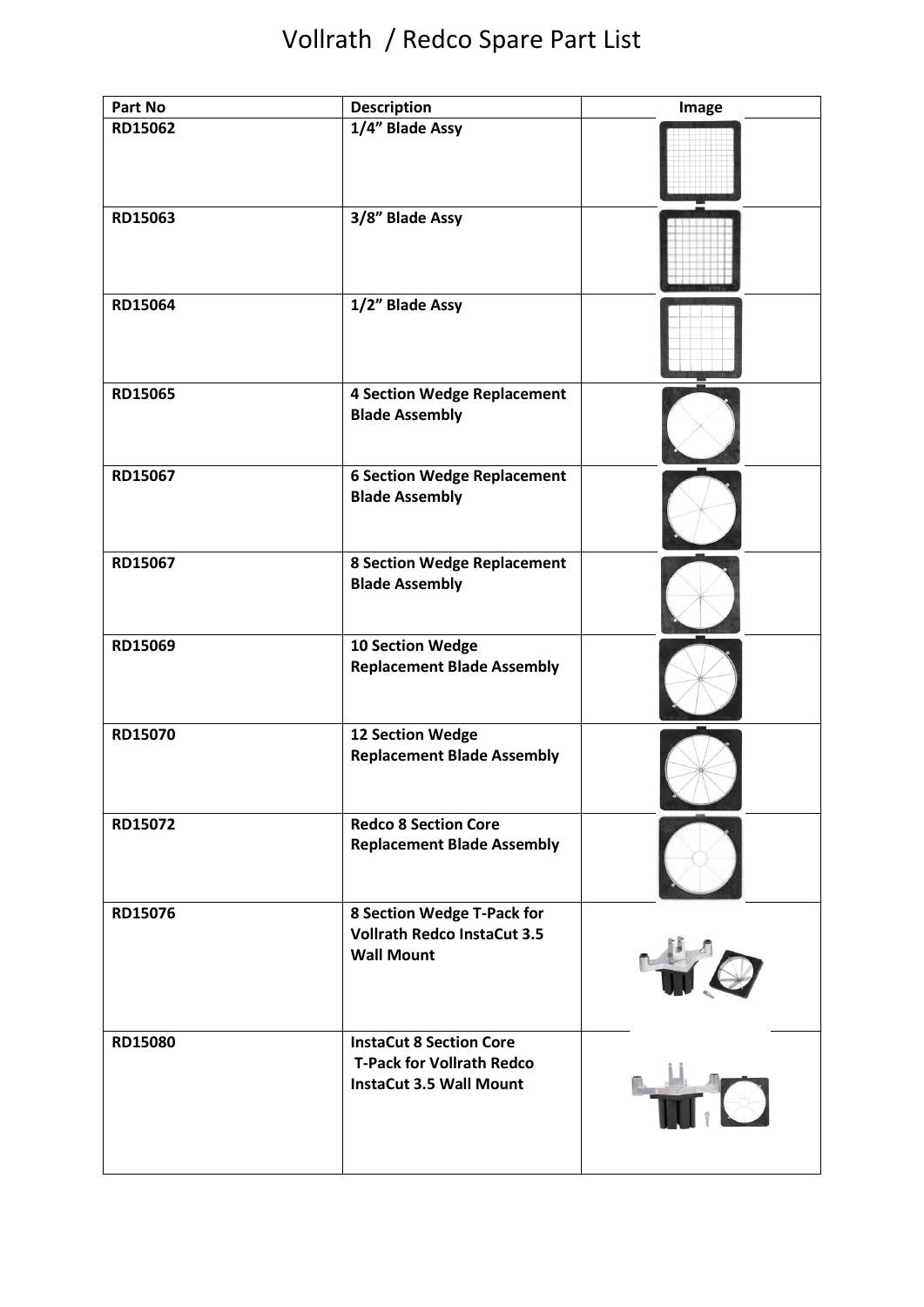| Part No | <b>Description</b>                                                                         | Image    |
|---------|--------------------------------------------------------------------------------------------|----------|
| RD15103 | Redco InstaSlice 1/4" Fruit and<br><b>Vegetable Cutter with</b><br><b>Scalloped Blades</b> |          |
| RD15104 | Redco InstaSlice 3/8" Fruit and<br><b>Vegetable Cutter with</b><br><b>Scalloped Blades</b> |          |
| RD15105 | Redco InstaSlice 3/16" Fruit<br>and Vegetable Cutter with<br><b>Scalloped Blades</b>       |          |
| RD15113 | 1/4" Scalloped Blade Assembly<br>for Redco InstaSlice                                      |          |
| RD15114 | 1/8" Scalloped Blade Assembly<br>for Redco InstaSlice                                      |          |
| RD15600 | <b>Onion Bloomer</b>                                                                       | No Image |
| RD15604 | <b>Redco InstaBloom II Onion</b><br><b>Cutter</b>                                          |          |
| RD1812  | <b>Redco CubeKing 3/8" Cheese</b><br>Slicer                                                |          |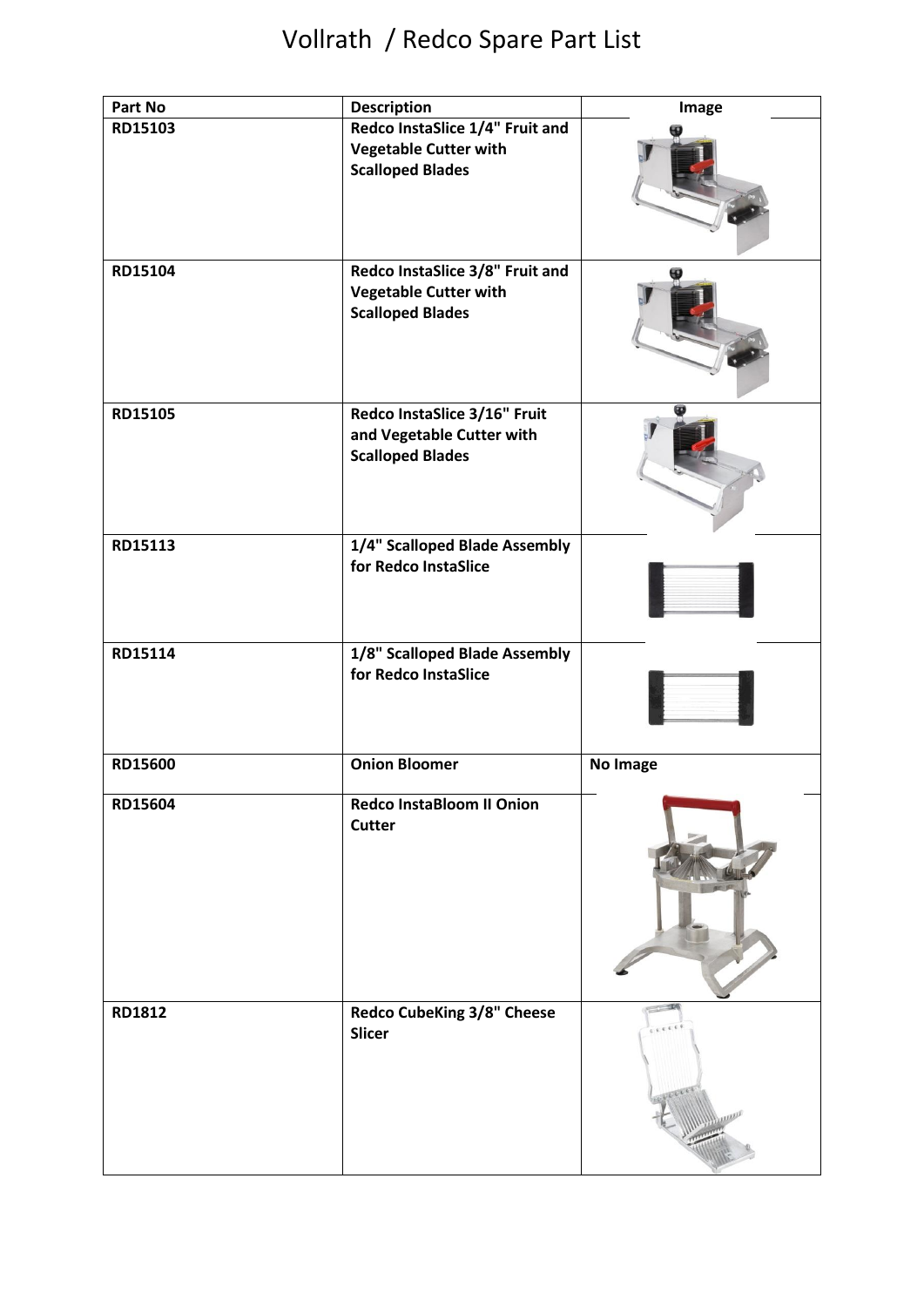| Part No       | <b>Description</b>                         | Image       |
|---------------|--------------------------------------------|-------------|
| <b>RD1823</b> | Redco <sup>®</sup> CubeKing™               | 3 off Wires |
|               | <b>Replacement Wire Kit</b>                |             |
| <b>RD1837</b> | <b>Redco Cheese Blocker</b>                |             |
|               |                                            |             |
| <b>RD1838</b> | <b>Replacment Wire Kit for</b>             |             |
|               | <b>Cheese Blocker Md#1837</b>              |             |
| RD2014004     | <b>Thumb Screw long</b>                    |             |
|               |                                            |             |
| RD2014012     | <b>Thumb Screw Short</b>                   |             |
| <b>RD303</b>  | <b>Rubber Foot</b>                         |             |
| <b>RD304</b>  | <b>4 Section Blade Assembly</b>            |             |
| RD30654       | <b>6 Section Blade Assembly</b>            |             |
| <b>RD308</b>  | <b>8 Section Blade Assembly</b>            |             |
| <b>RD310</b>  | <b>10 Section Blade Assembly</b>           |             |
| <b>RD312</b>  | <b>12 Section Blade Assembly</b>           |             |
| <b>RD338</b>  | <b>8 Section Corer</b>                     |             |
| RD379007      | Redco 3/8" Dice Push Block                 |             |
| RD379008      | Redco 1/4"& 1/2" Dice Push<br><b>Block</b> |             |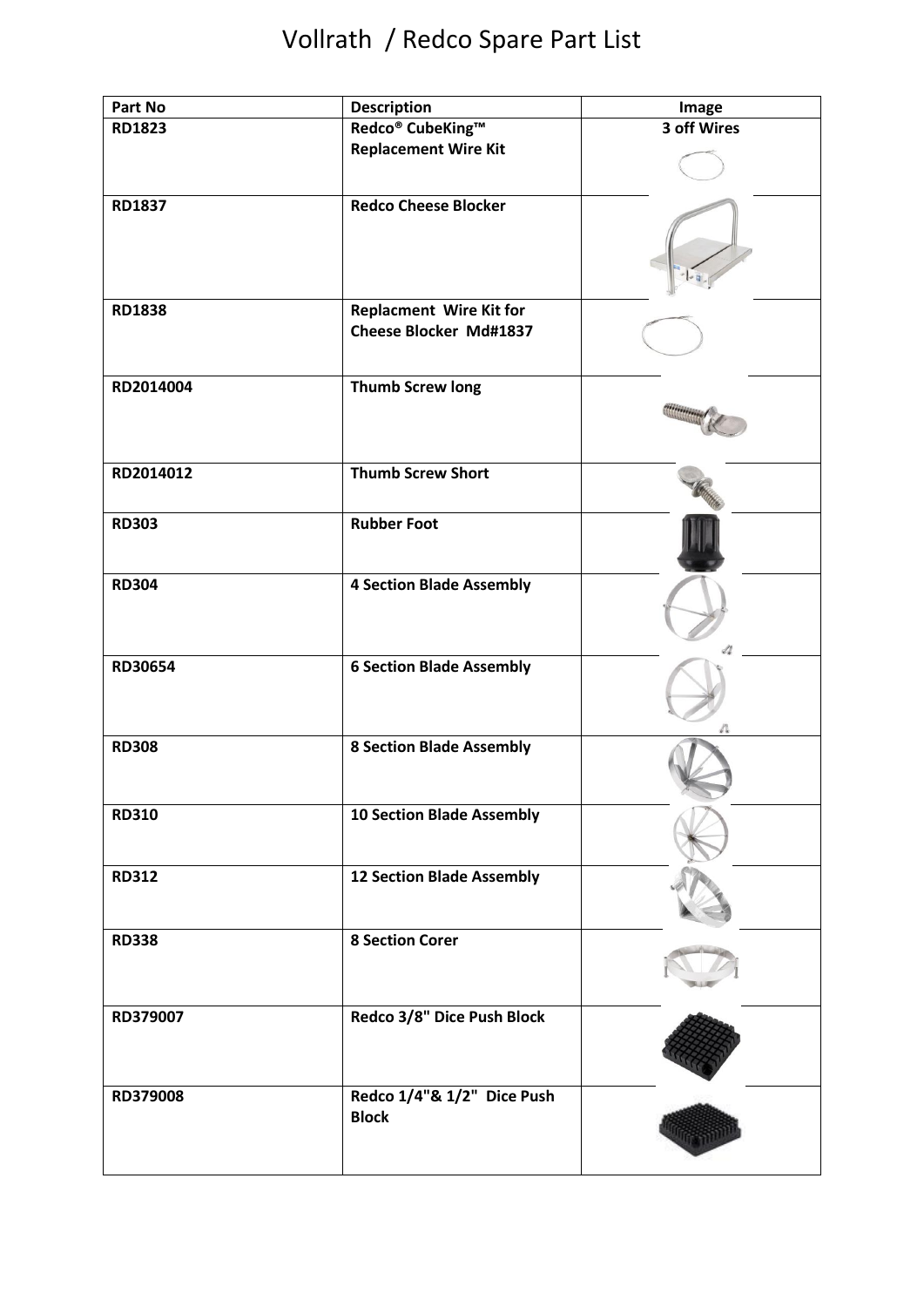| Part No       | <b>Description</b>                     | Image |
|---------------|----------------------------------------|-------|
| RD379009      | <b>Replacement Bumper for</b>          |       |
|               | <b>Redco InstaCut</b>                  |       |
|               |                                        |       |
| RD379038      | Redco InstaCut 4-8 Wedge               |       |
|               | <b>Push Block</b>                      |       |
|               |                                        |       |
|               |                                        |       |
|               |                                        |       |
| RD379039      | Redco InstaCut 6-12 Wedge              |       |
|               | <b>Push Block</b>                      |       |
|               |                                        |       |
|               |                                        |       |
|               |                                        |       |
| RD379040      | Redco InstaCut 10 Wedge Push           |       |
|               | <b>Block</b>                           |       |
|               |                                        |       |
|               |                                        |       |
|               |                                        |       |
|               |                                        |       |
| RD379041      | <b>Redco InstaCut 8 Section Corer</b>  |       |
|               | <b>Push Block</b>                      |       |
|               |                                        |       |
|               |                                        |       |
|               |                                        |       |
| <b>RD400N</b> | Redco Lettuce King I 3/16"             |       |
|               | <b>Vegetable Shredder and Slicer -</b> |       |
|               | <b>37 Blades</b>                       |       |
|               |                                        |       |
|               |                                        |       |
|               |                                        |       |
| <b>RD401N</b> | Redco Lettuce King I 3/4" Cut          |       |
|               | <b>Vegetable Shredder and Slicer -</b> |       |
|               | 10 Blades                              |       |
|               |                                        |       |
|               |                                        |       |
|               |                                        |       |
|               |                                        |       |
| <b>RD402</b>  | Redco Lettuce King I 3/8"              |       |
|               | <b>Vegetable Shredder and Slicer -</b> |       |
|               | 19 Blades                              |       |
|               |                                        |       |
|               |                                        |       |
|               |                                        |       |
| <b>RD403N</b> | Redco Lettuce King I 1/4"              |       |
|               |                                        |       |
|               | <b>Vegetable Shredder and Slicer -</b> |       |
|               | 28 Blades                              |       |
|               |                                        |       |
|               |                                        |       |
|               |                                        |       |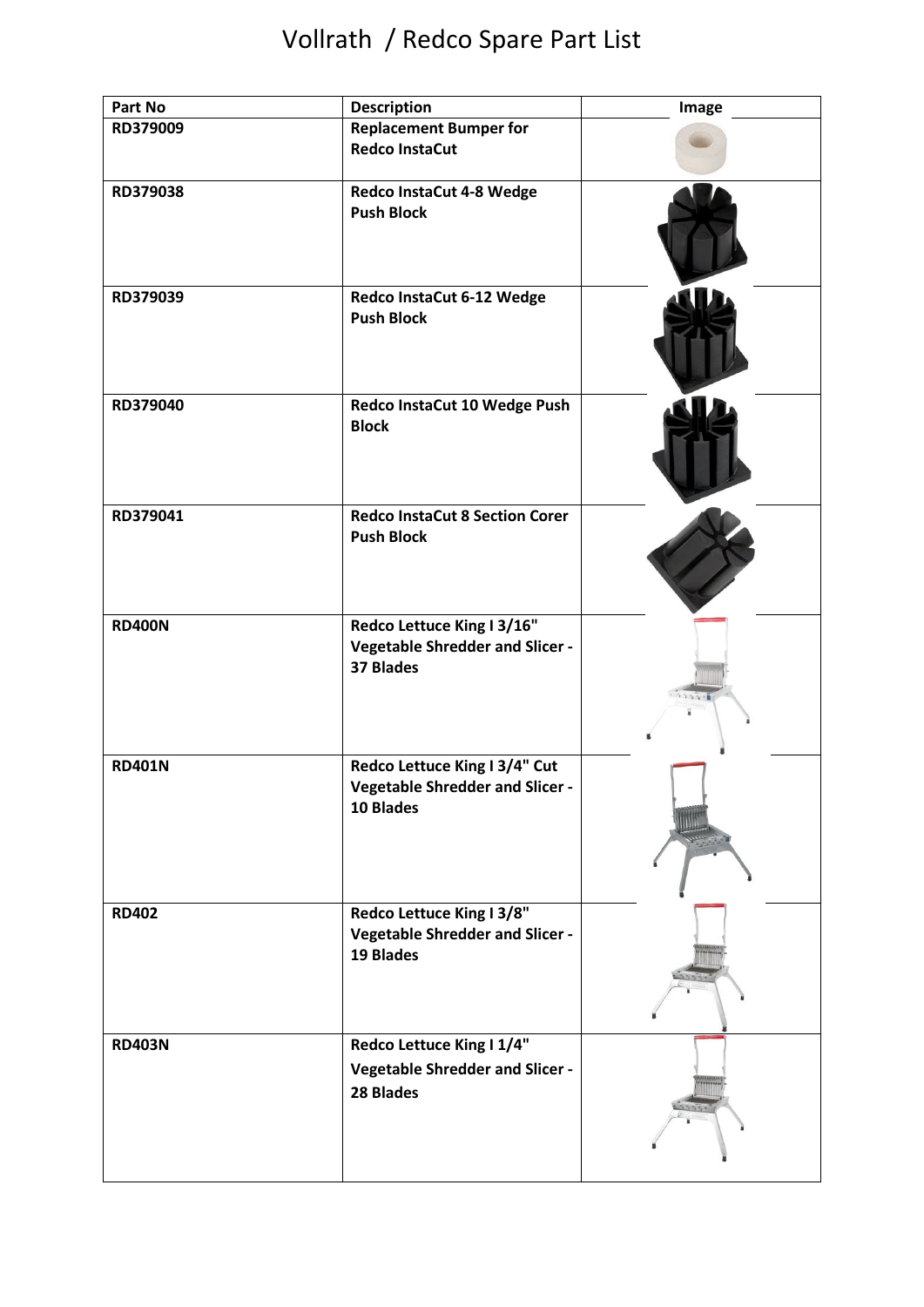| Part No        | <b>Description</b>                                           | Image |
|----------------|--------------------------------------------------------------|-------|
| <b>RD420</b>   | <b>Blade Block 1/4"</b>                                      |       |
|                |                                                              |       |
|                |                                                              |       |
|                |                                                              |       |
| <b>RD424</b>   | <b>Pin For Blade Block</b>                                   |       |
|                |                                                              |       |
| <b>RD426</b>   | 426 Legs                                                     |       |
|                |                                                              |       |
|                |                                                              |       |
|                |                                                              |       |
| <b>RD434</b>   | <b>Replacement 3/4" Blade</b>                                |       |
|                | <b>Assembly for 401N Redco</b>                               |       |
|                | <b>Lettuce King I</b>                                        |       |
|                |                                                              |       |
| <b>RD435</b>   | <b>Replacement 3/16" Blade</b>                               |       |
|                | <b>Assembly for 400N Redco</b>                               |       |
|                | <b>Lettuce King I</b>                                        |       |
|                |                                                              |       |
| <b>RD4400N</b> | Lettuce King IV 1" x 1" cut                                  |       |
|                |                                                              |       |
|                |                                                              |       |
|                |                                                              |       |
| <b>RD4408</b>  | 1" x 1" Replacement Blade                                    |       |
|                | <b>Assembly for Vollrath 4400N</b>                           |       |
|                | <b>Redco Lettuce King IV</b>                                 |       |
|                |                                                              |       |
| RD45749-1      | 3/8" Blade Assembly for                                      |       |
|                | <b>Vollrath Redco French Fry</b>                             |       |
|                | <b>Cutters</b>                                               |       |
|                |                                                              |       |
| RD45751-1      | 9/32" Blade Assembly for<br><b>Vollrath Redco French Fry</b> |       |
|                | <b>Cutters</b>                                               |       |
|                |                                                              |       |
| <b>RD468</b>   | <b>Base Casting for Lettice King</b>                         |       |
| RD47713        | 3/8" French Fry Cutter                                       |       |
|                |                                                              |       |
|                |                                                              |       |
|                |                                                              |       |
|                |                                                              |       |
|                |                                                              |       |
|                |                                                              |       |
| RD47715        | 9/32" French Fry Cutter                                      |       |
|                |                                                              |       |
|                |                                                              |       |
|                |                                                              |       |
|                |                                                              |       |
| <b>RD482</b>   | 3/8" Pusher head for Lettice                                 |       |
|                | King I                                                       |       |
|                |                                                              |       |
|                |                                                              |       |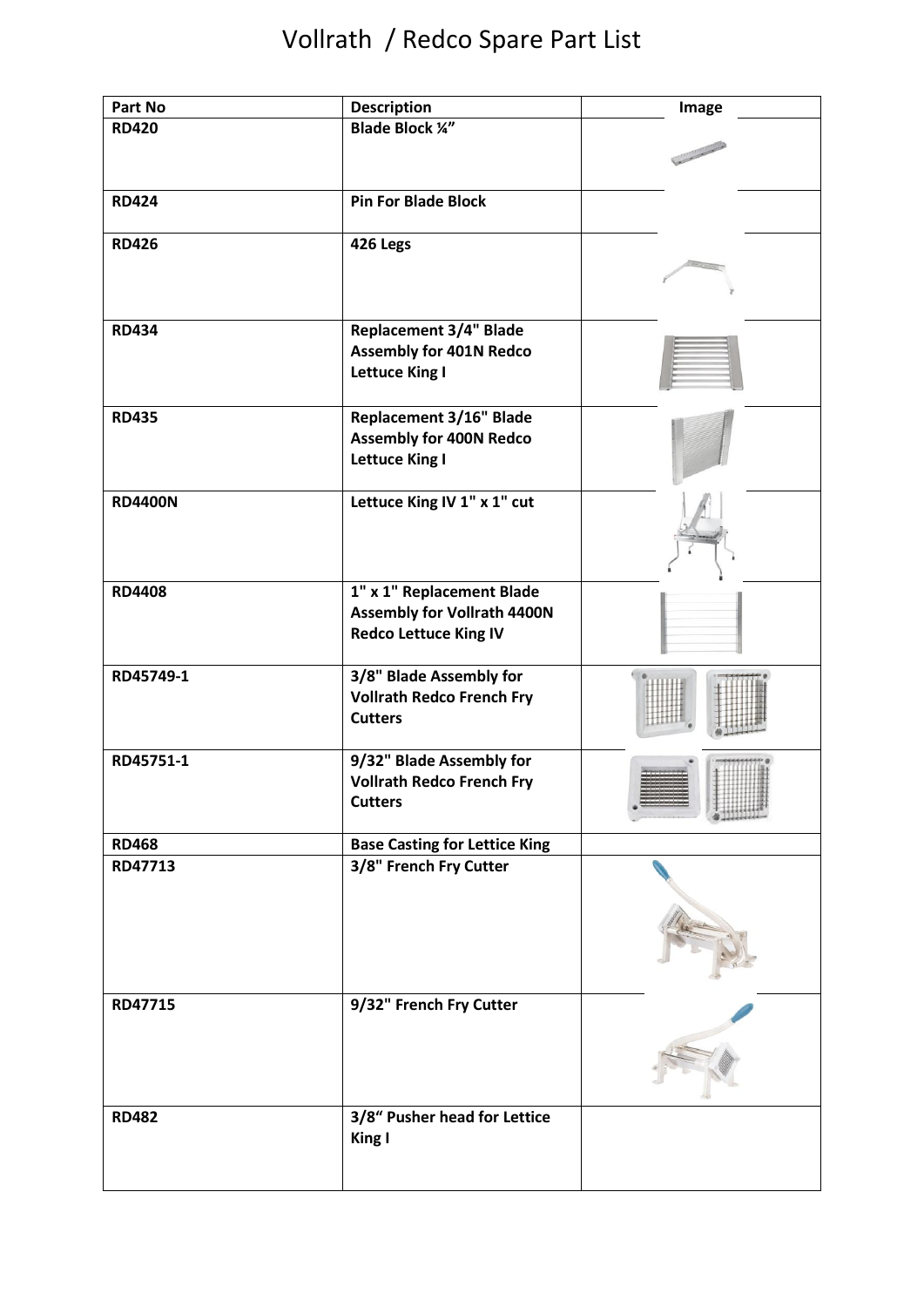| Part No        | <b>Description</b>                                                                        | Image |
|----------------|-------------------------------------------------------------------------------------------|-------|
| <b>RD484C</b>  | <b>Replacement 3/8" Blade</b><br><b>Assembly for 402NC Redco</b><br><b>Lettuce King I</b> |       |
| <b>RD485</b>   | <b>Replacement 1/4" Blade</b><br><b>Assembly for 403N Redco</b><br><b>Lettuce King I</b>  |       |
| <b>RD500N</b>  | Redco Onion King 3/16" Onion<br>Slicer - 13 Blades                                        |       |
| <b>RD501N</b>  | Redco Onion King 1/4" Onion<br>Slicer - 11 Blades                                         |       |
| <b>RD511</b>   | Onion King 1/4" Blade<br><b>Assembly</b>                                                  |       |
| <b>RD525</b>   | <b>Front Leg for Onion King</b>                                                           |       |
| <b>RD526</b>   | <b>Back Leg for Onion King</b>                                                            |       |
| <b>RD55000</b> | Redco InstaCut 5.0 with Dice<br>1/4"                                                      |       |